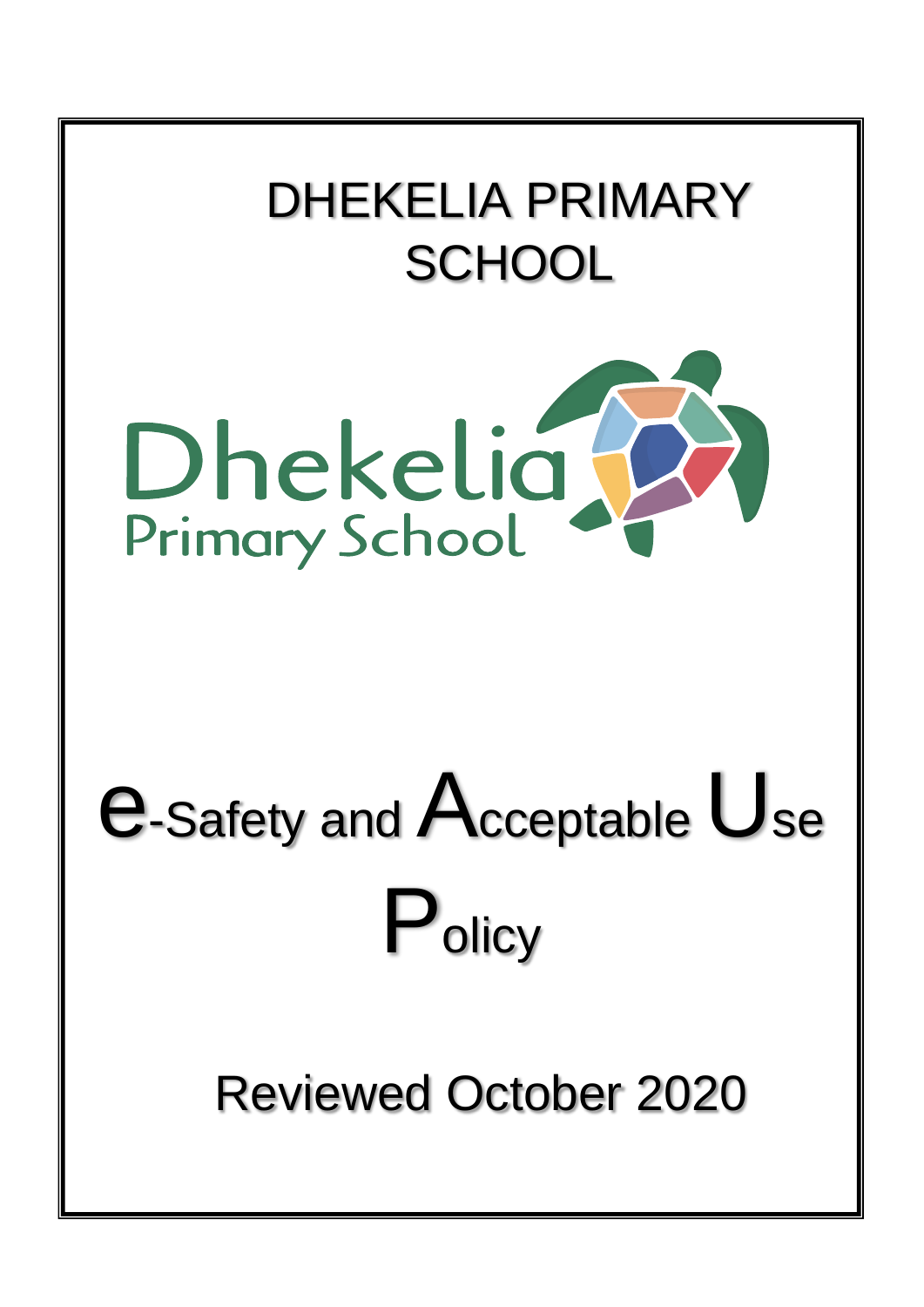# **E-Safety & Acceptable Use Policy**

#### **Schedule for Review**

This policy will be reviewed annually to reflect the ever increasing role of technology changes within society.

### **Scope of the Policy**

This policy applies to all members of Dhekelia Primary School and its community (including staff, students / pupils, volunteers, parents / carers, visitors, community users) who have access to and are users of school ICT systems, both in and out of the school.

#### **Roles and Responsibilities**

The following section outlines the e-safety roles and responsibilities of individuals and groups within the Dhekelia Primary School.

#### **Governors**

Governors are responsible for the approval of the E-Safety Policy and for reviewing the effectiveness of the policy. This will be carried out by the Governors receiving regular information about e-safety incidents and monitoring reports. **Headteacher and Senior Leaders:** 

- The Headteacher has a duty of care for ensuring the safety (including e-safety) of all members of the school community.
- The Headteacher and the Senior Leadership Team should be aware of the procedures to be followed in the event of a serious e-safety allegation being made against a member of staff. (see flow chart on dealing with e-safety incidents "Responding to incidents of misuse".
- The Headteacher is responsible for ensuring that the E-Safety Officer and other relevant staff receive suitable training to enable them to carry out their e-safety roles and to train other colleagues, as relevant.
- The Headteacher will ensure that there is a system in place to allow for monitoring and support of those in school who carry out the internal e-safety monitoring role. This is to provide a safety net and also support to those colleagues who take on important monitoring roles*.*
- The Headteacher and Senior Leadership Team will receive regular monitoring reports from the E-Safety Officer.

## **E-Safety Officer:**

It is strongly recommended that each school should have a named member of staff with a day to day responsibility for e-safety, some schools may choose to combine this with the Child Protection / Safeguarding Officer role. At Dhekelia Primary School, Anna Vrahimi (Designated Safeguarding Senior) and Joel Stokoe (Computing Leader) are responsible for any e-Safety incidents. See below for specifics responsibilities

- Takes day to day responsibility for e-safety issues and has a leading role in establishing and reviewing the school e-safety policies. (Joel Stokoe)
- Ensures that all staff are aware of the procedures that need to be followed in the event of an esafety incident taking place. (Anna Vrahimi)
- Provides training and advice for staff. (Joel Stokoe)
- Liaises with school technical staff. (Joel Stokoe)
- Recieves reports of e-safety incidents and creates a log of incidents to inform future e-safety developments, (Anna Vrahimi)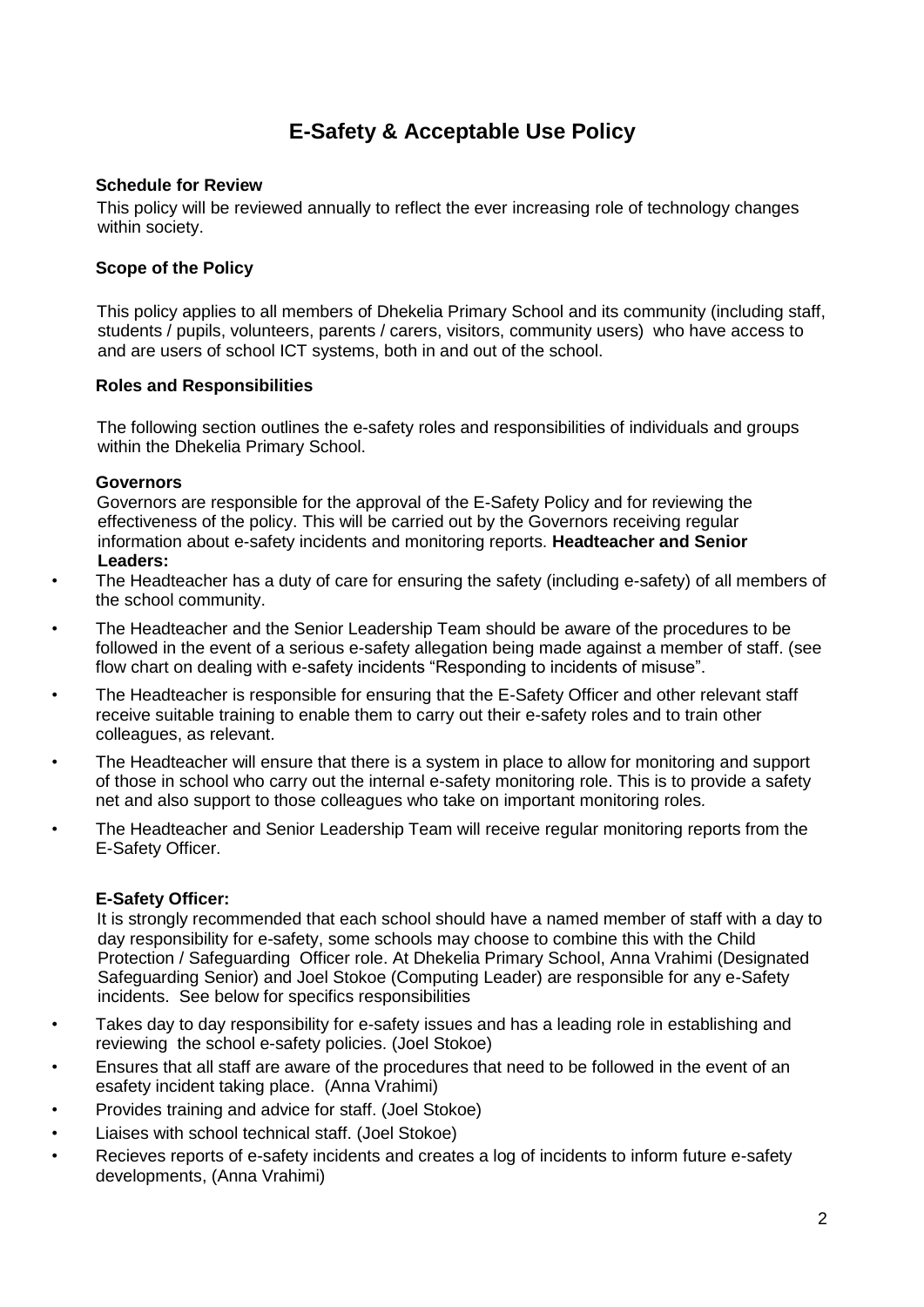- Meets regularly with Safeguarding Governor to discuss current issues and review incident logs. (Joel Stokoe/Anna Vrahimi)
- Reports regularly to Senior Leadership Team (Joel Stokoe)

# **Technical staff:**

The Technical Staff is responsible for ensuring:

- That the school's technical infrastructure is secure and is not open to misuse or malicious attack.
- That the school meets required e-safety technical requirements.
- That users may only access the networks and devices through a properly enforced password protection policy, in which passwords are regularly changed.
- That they keep up to date with e-safety technical information in order to effectively carry out their e-safety role and to inform and update others as relevant
- That the use of the hardware and network is regularly monitored in order that any misuse can be reported to the e-safety officer and Headteacher.

## **Teaching and Support Staff**

Teaching and support staff are responsible for ensuring that:

- They have an up to date awareness of e-safety matters and of the current school e-safety policy and practices.
- They have read, understood and signed the Staff Acceptable Use Policy (AUP).
- They report any suspected misuse or problem to the e-safety officer and Headteacher.
- All digital communications with pupils should be on a professional level and only carried out using official school systems.
- E-safety issues are embedded in all aspects of the curriculum and other activities.
- Pupils understand and follow the e-safety and acceptable use policies.
- In lessons where internet use is pre-planned pupils should be guided to sites checked as suitable for their use and that processes are in place for dealing with any unsuitable material that is found in internet searches.

## **Child Protection Officer**

The child protection officer should be trained in e-safety issues and be aware of the potential for serious child protection / safeguarding issues to arise from:

- access to extremist material
- access to illegal and inappropriate materials
- inappropriate on-line contact with adults / strangers
- potential or actual incidents of grooming
- cyber-bullying

## **Pupils**

- **•** Are responsible for using the school's technology in accordance with the Pupil Acceptable Use Policy.
- **•** Need to understand the importance of reporting anything which they are unhappy with and know how to do so
- **•** Should understand the importance of adopting good e-safety practice when using digital technologies out of school.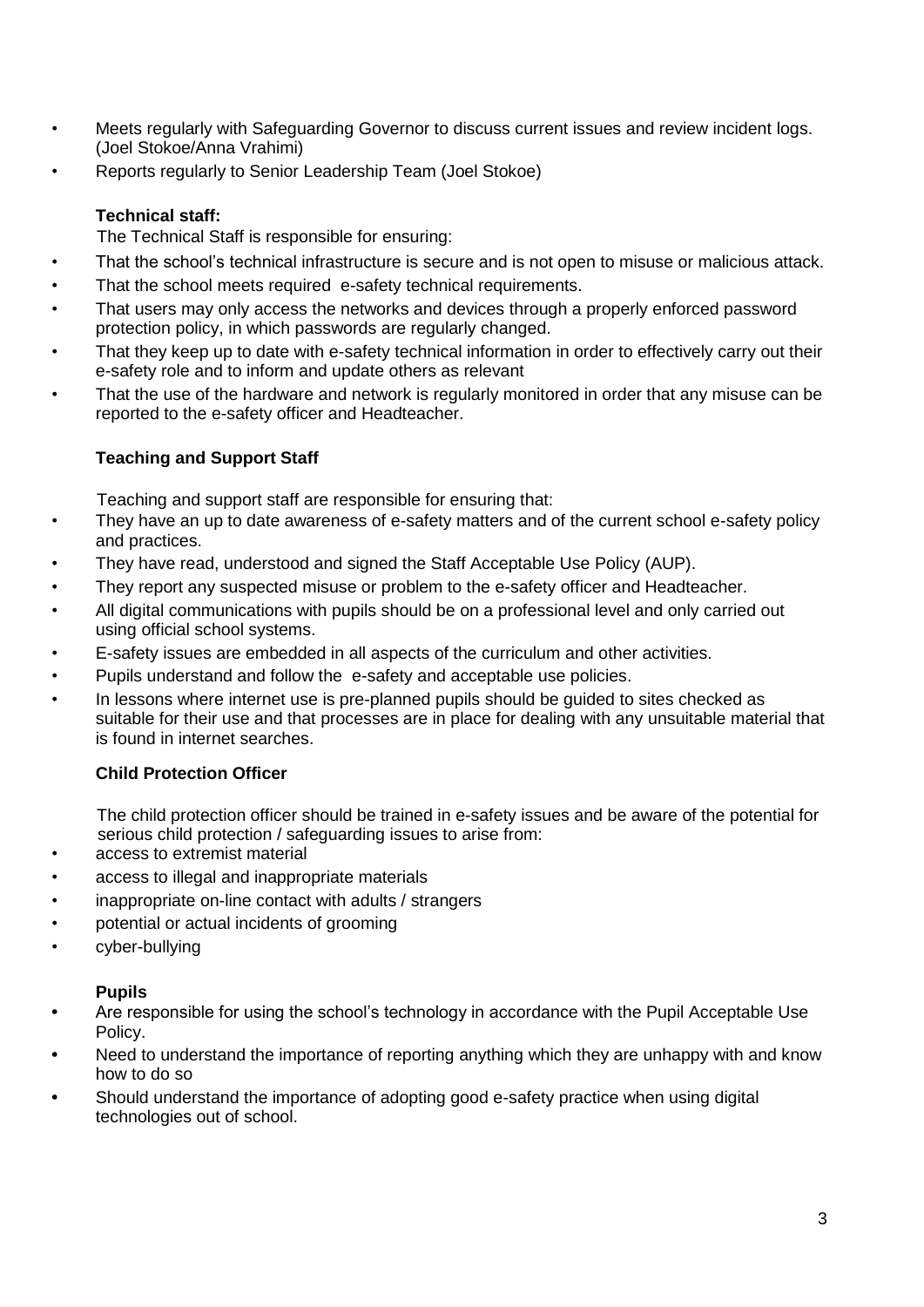#### **Parents / Carers**

Parents / Carers play a crucial role in ensuring that their children understand the need to use the internet / mobile devices in an appropriate way. Parents and carers will be encouraged to support the school in promoting good e-safety practice The school will take every opportunity to help parents understand these issues.

#### **Policy Statements**

#### **Education – pupils**

Whilst regulation and technical solutions are very important, their use must be balanced by educating pupils to take a responsible approach. The education of pupils in e-safety is therefore an essential part of the school's e-safety provision. Children and young people need the help and support of the school to recognise and avoid e-safety risks and build their resilience.

- **•** E-safety should be a focus in all areas of the curriculum and staff should reinforce e-safety messages across the curriculum.
- **•** A planned e-safety curriculum should be provided as part of Computing lessons and should be regularly revisited.
- **•** Key e-safety messages should be reinforced as part of a planned programme of assemblies.
- **•** Pupils should be helped to understand the need for the pupil Acceptable Use Agreement and encouraged to adopt safe and responsible use both within and outside school.
- **•** Staff should act as good role models in their use of digital technologies the internet and mobile devices.

#### **Education – parents / carers**

Many parents and carers have only a limited understanding of e-safety risks and issues, yet they play an essential role in the education of their children and in the regulation of the children's online behaviours. Parents may underestimate how often children and young people come across potentially harmful and inappropriate material on the internet and may be unsure about how to respond. The school will therefore seek to provide information and awareness to parents and carers.

#### **Education & Training – Staff / Volunteers**

It is essential that all staff receive e-safety training and understand their responsibilities, as outlined in this policy.

- **•** All new staff should receive e-safety training as part of their induction programme, ensuring that they fully understand the school e-safety policy and Acceptable Use Agreements.
- **•** This E-Safety policy and any updates will be presented to and discussed by staff.
- **•** The E-Safety Officer will provide advice / guidance / training to individuals as required.

#### **Technical – infrastructure / equipment, filtering and monitoring**

The ICT technical services will be responsible for ensuring that the school infrastructure / network is as safe and secure as is reasonably possible and that policies and procedures approved within this policy are implemented. It will also need to ensure that the relevant people will be effective in carrying out their e-safety responsibilities.

#### **Use of digital and video images**

The development of digital imaging technologies has created significant benefits to learning, allowing staff and pupils instant use of images that they have recorded themselves or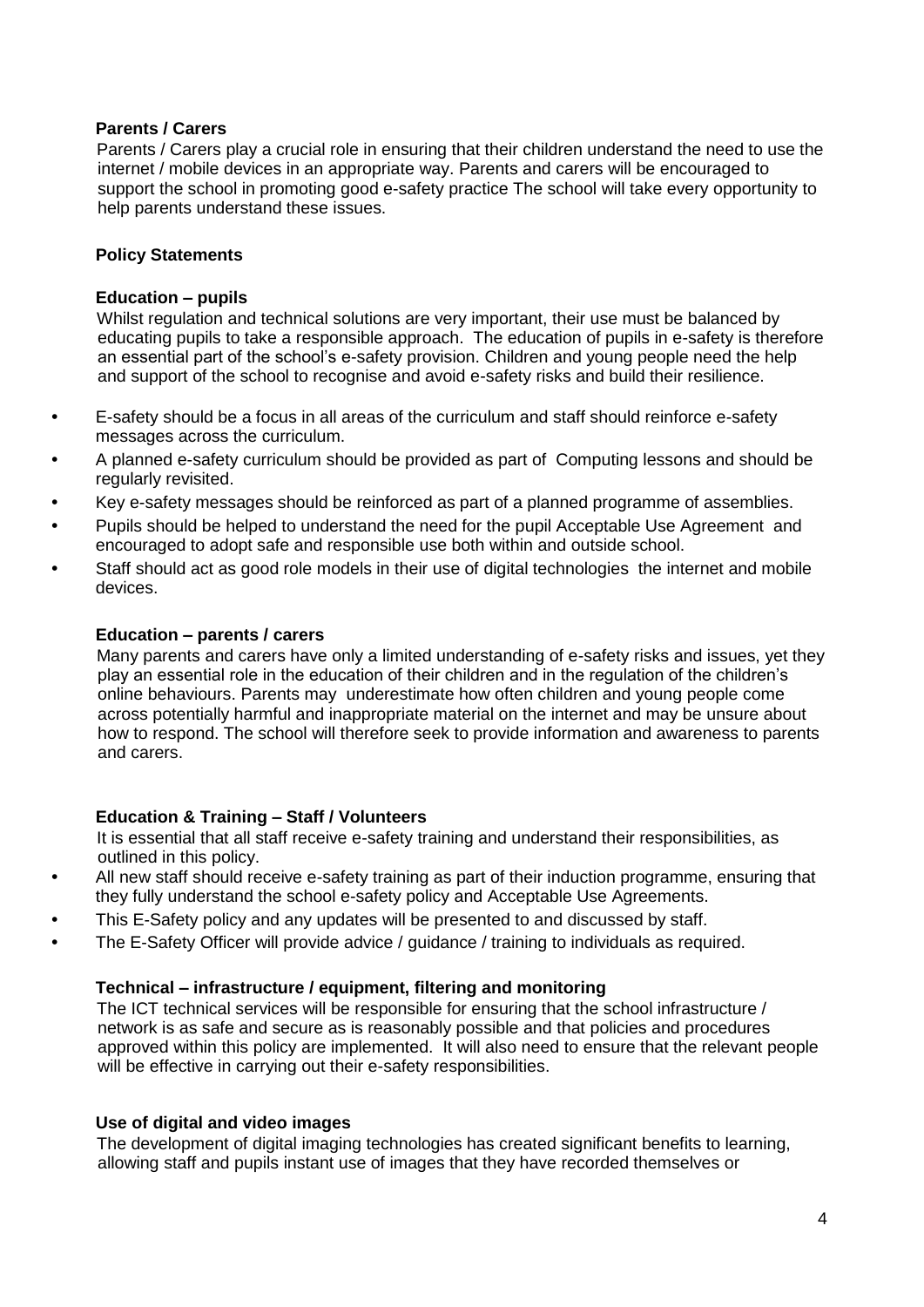downloaded from the internet. However, staff, parents / carers and pupils need to be aware of the risks associated with publishing digital images on the internet. Such images may provide avenues for cyberbullying to take place. Digital images may remain available on the internet forever and may cause harm or embarrassment to individuals in the short or longer term. It is common for employers to carry out internet searches for information about potential and existing employees. The school will inform and educate users about these risks and will implement policies to reduce the likelihood of the potential for harm:

- **•** When using digital images, staff should inform and educate pupils about the risks associated with the taking, use, sharing, publication and distribution of images. In particular they should recognise the risks attached to publishing their own images on the internet eg on social networking sites.
- **•** In accordance with guidance from the Information Commissioner's Office, parents / carers are welcome to take videos and digital images of their children at school events for their own personal use (as such use in not covered by the Data Protection Act). To respect everyone's privacy and in some cases protection, these images should not be published / made publicly available on social networking sites, nor should parents / carers comment on any activities involving other pupils in the digital / video images.
- **•** Staff and volunteers are allowed to take digital / video images to support educational aims, but must follow school policies concerning the sharing, distribution and publication of those images. Those images should only be taken on school equipment, the personal equipment of staff should not be used for such purposes.
- **•** Photographs published on the website, or elsewhere that include pupils will be selected carefully and will comply with good practice guidance on the use of such images.
- **•** Written permission from parents or carers will be obtained before photographs of pupils are published on the school website

# **Data Protection**

Personal data will be recorded, processed, transferred and made available according to the Data Protection Act 1998 which states that personal data must be:

- Fairly and lawfully processed
- Processed for limited purposes
- Adequate, relevant and not excessive
- **Accurate**
- Kept no longer than is necessary
- Processed in accordance with the data subject's rights
- **Secure**
- Only transferred to others with adequate protection.

## **The school must ensure that:**

- **It will hold the minimum personal data necessary to enable it to perform its function and it will not hold it for longer than necessary for the purposes it was collected for.**
- **Every effort will be made to ensure that data held is accurate, up to date and that inaccuracies are corrected without unnecessary delay.**
- **All personal data will be fairly obtained in accordance with the "Privacy Notice" and lawfully processed in accordance with the "Conditions for Processing". It has a Data Protection Policy**
- **It has clear and understood arrangements for the security, storage and transfer of personal data**
- **There are clear and understood policies and routines for the deletion and disposal of data**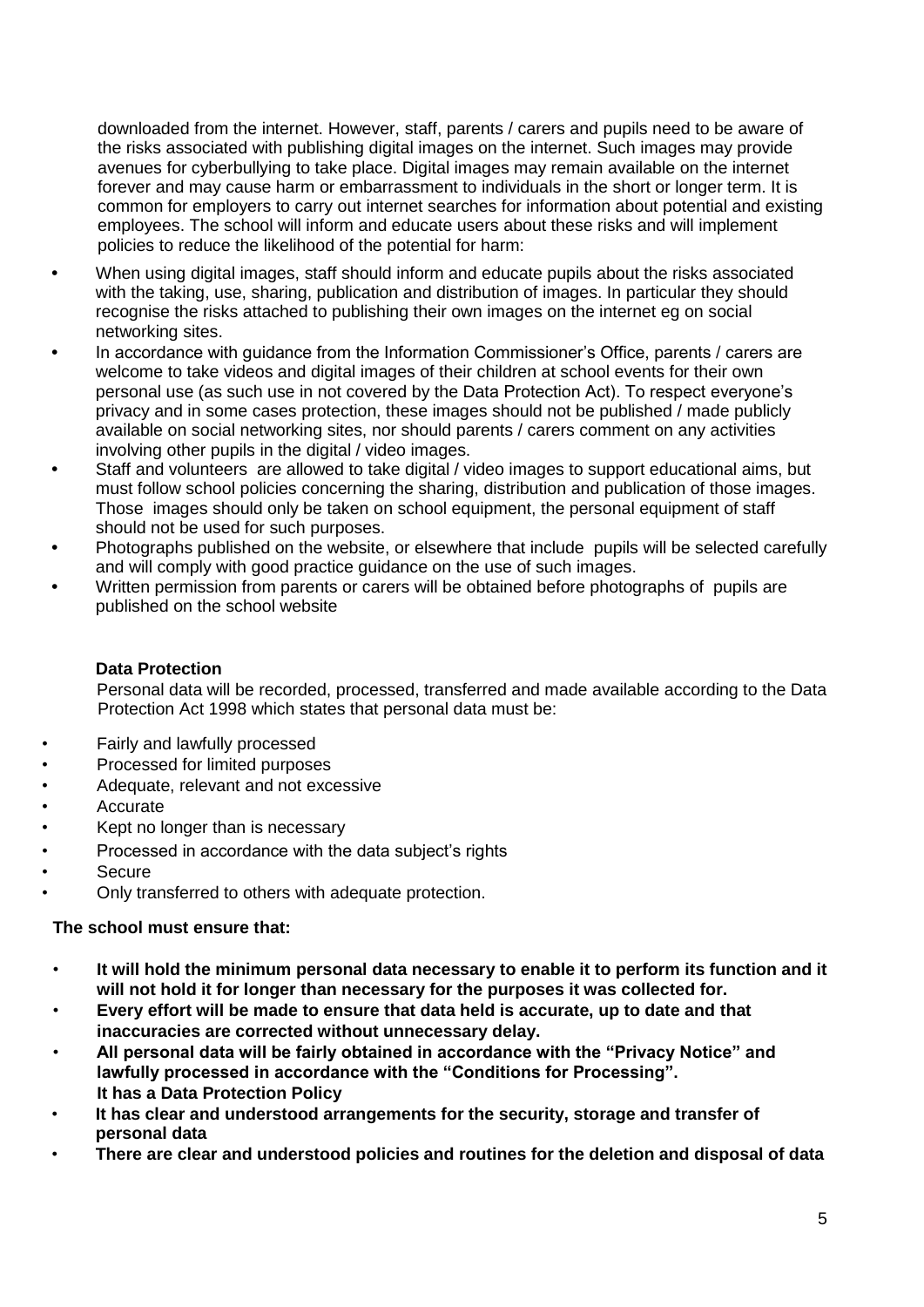**Staff must ensure that they:** 

- **• At all times take care to ensure the safe keeping of personal data, minimising the risk of its loss or misuse.**
- **• Use personal data only on secure password protected computers and other devices, ensuring that they are properly "logged-off" at the end of any session in which they are using personal data.**

When personal data is stored on any portable computer system, memory stick or any other removable media:

- **•** the data must be encrypted and password protected
- **•** the device must be password protected (many memory sticks / cards and other mobile devices cannot be password protected)
- **•** the device must offer approved virus and malware checking software
- **•** the data must be securely deleted from the device, in line with school policy (below) once it has been transferred or its use is complete

#### **Incidents**

**If there is any suspicion that the web site(s) concerned may contain child abuse images, or if there is any other suspected illegal activity, refer to the right hand side of the Flowchart (below and appendix) for responding to** 



**online safety incidents and report immediately to the police.**